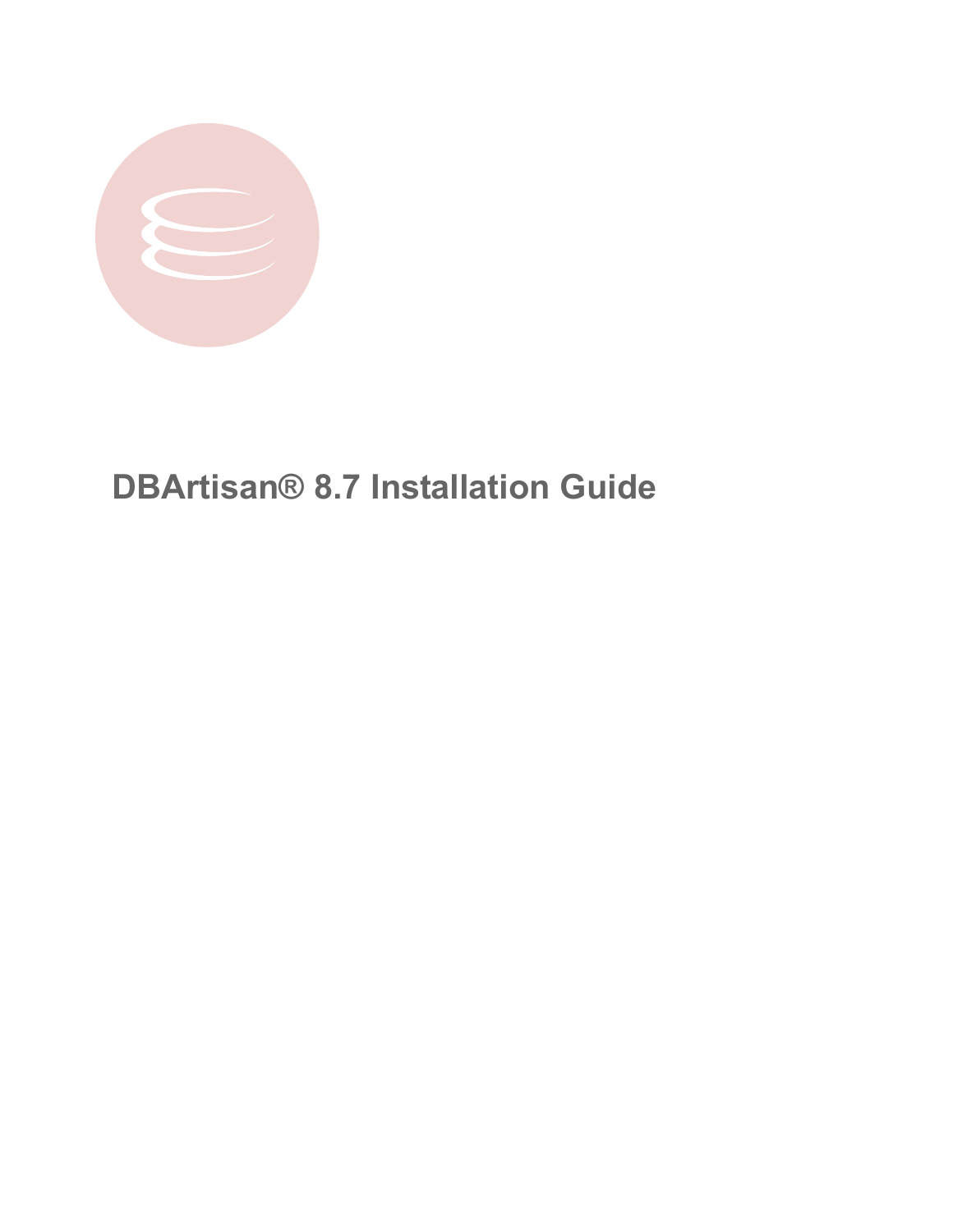Copyright © 1994-9/12/09 Embarcadero Technologies, Inc.

Embarcadero Technologies, Inc. 100 California Street, 12th Floor San Francisco, CA 94111 U.S.A. All rights reserved.

All brands and product names are trademarks or registered trademarks of their respective owners. This software/documentation contains proprietary information of Embarcadero Technologies, Inc.; it is provided under a license agreement containing restrictions on use and disclosure and is also protected by copyright law. Reverse engineering of the software is prohibited.

If this software/documentation is delivered to a U.S. Government Agency of the Department of Defense, then it is delivered with Restricted Rights and the following legend is applicable:

Restricted Rights Legend Use, duplication, or disclosure by the Government is subject to restrictions as set forth in subparagraph (c)(1)(ii) of DFARS 252.227-7013, Rights in Technical Data and Computer Software (October 1988).

If this software/documentation is delivered to a U.S. Government Agency not within the Department of Defense, then it is delivered with Restricted Rights, as defined in FAR 552.227-14, Rights in Data-General, including Alternate III (June 1987).

Information in this document is subject to change without notice. Revisions may be issued to advise of such changes and additions. Embarcadero Technologies, Inc. does not warrant that this documentation is error-free.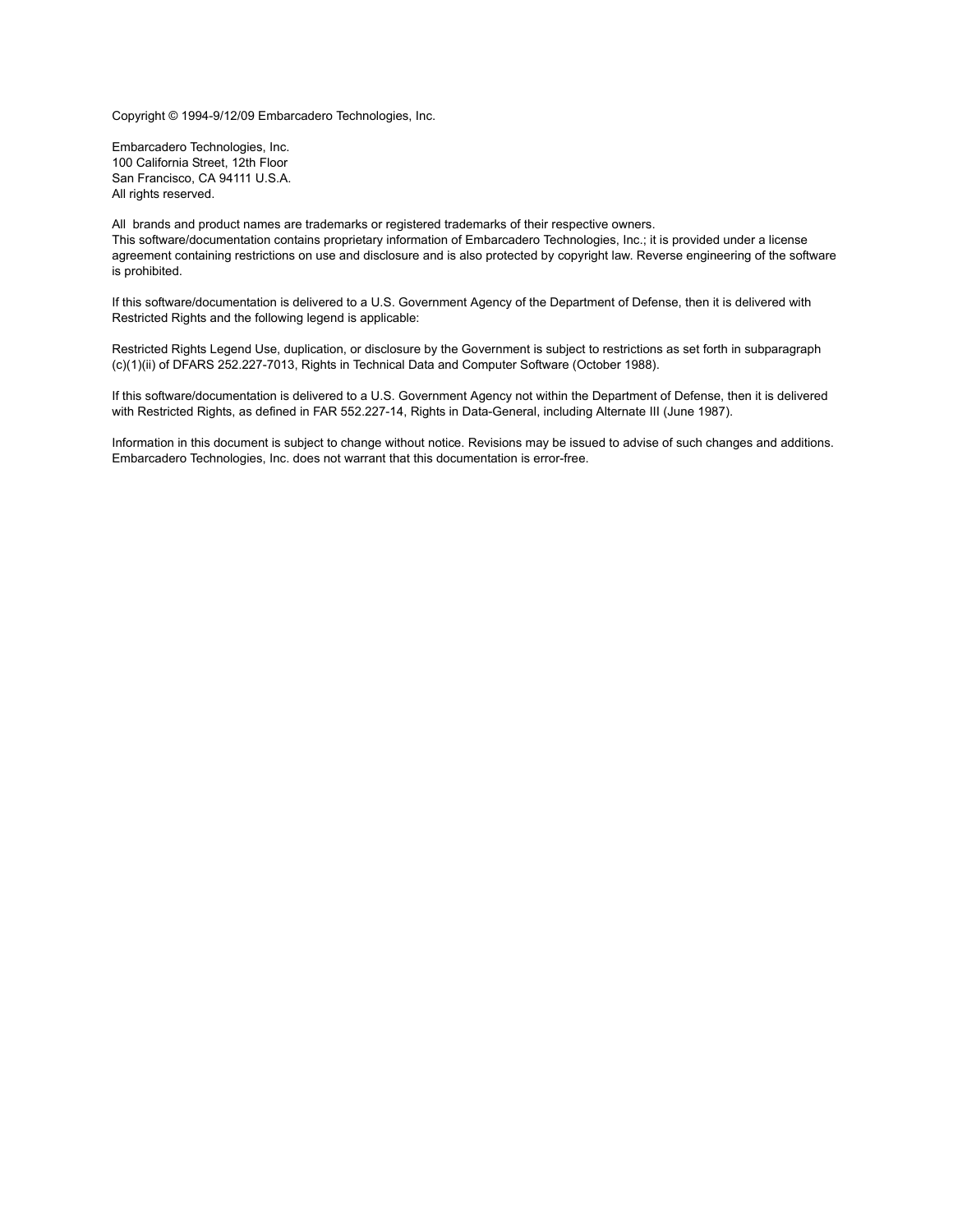# **Contents**

 $>$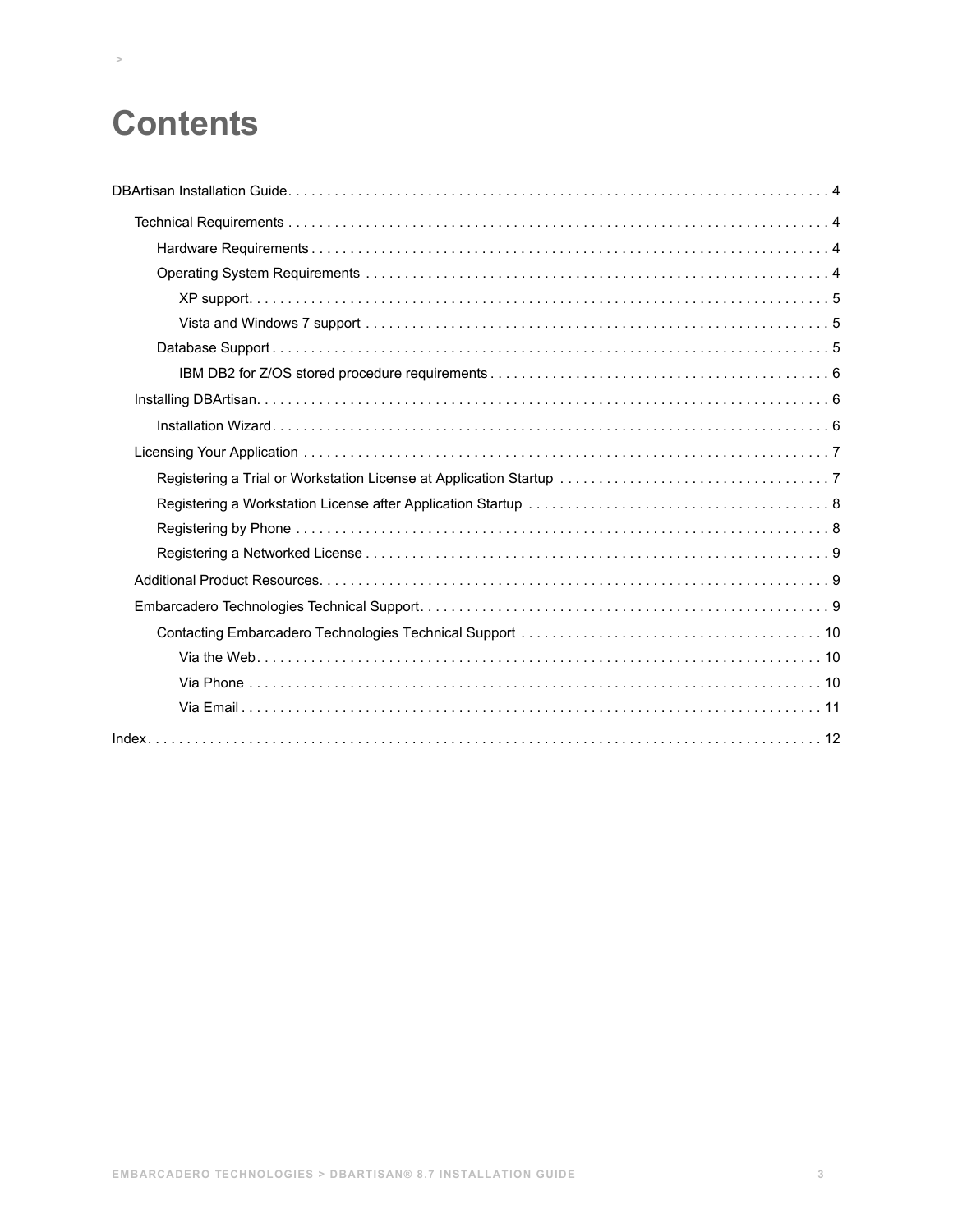# <span id="page-3-0"></span>**DBArtisan Installation Guide**

Before you can register any Embarcadero Technologies application, you must meet the minimum technical requirements. If you meet all the minimum technical requirements, you can install DBArtisan. After installation, you must license the application.

The following topics walk you through this process:

- [Technical Requirements](#page-3-1)
- [Installing DBArtisan](#page-5-1)
- <span id="page-3-4"></span>• [Licensing Your Application](#page-6-0)

Lastly, for more information, see **Additional Product Resources**.

# <span id="page-3-1"></span>**Technical Requirements**

DBArtisan is a 32-bit application that runs in a Microsoft Windows environment. Before using DBArtisan, please verify that your environment meets the following requirements:

- Microsoft Internet Explorer 5.5 or later
- [Hardware Requirements](#page-3-2)
- [Operating System Requirements](#page-3-3)
- [Database Support](#page-4-2)
	- **NOTE:** Users need full registry privileges during the installation and access to the keys under HKEY\_CURRENT\_USER in the registry after installation.

### <span id="page-3-2"></span>**Hardware Requirements**

Embarcadero Technologies recommends the following minimum hardware requirements:

- <span id="page-3-5"></span>• 256 MB of memory
- <span id="page-3-6"></span>• 256 MB of disk space

## <span id="page-3-3"></span>**Operating System Requirements**

DBArtisan supports the following operating systems:

- Windows 7
- Windows XP
- Windows Vista

For more information, see [XP support](#page-4-0) and [Vista and Windows 7 support](#page-4-1).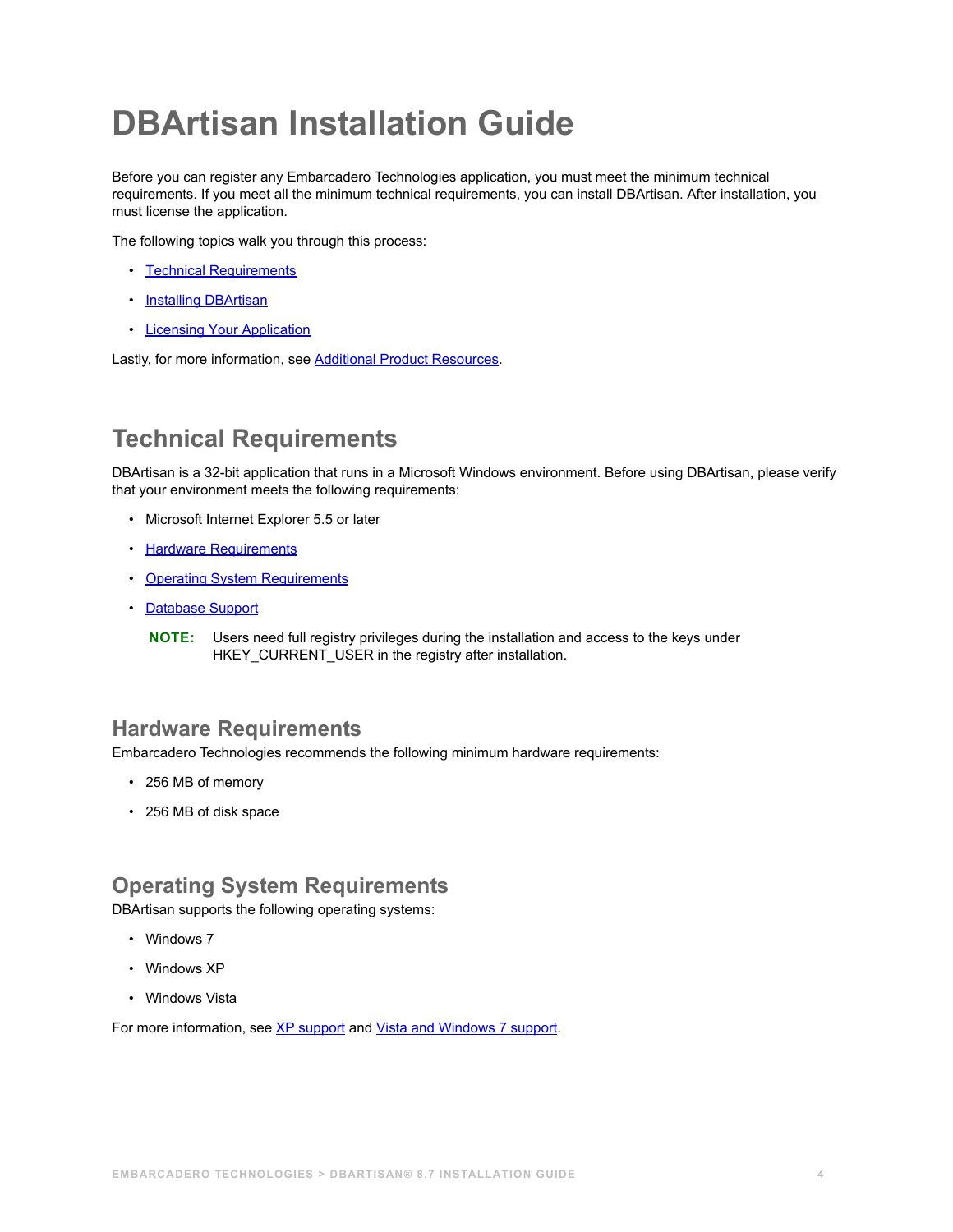### <span id="page-4-0"></span>**XP support**

 **>** 

Windows XP has two user security groups:

- Users
- Power Users

Microsoft intentionally does not grant members of the Users Group the authority to install applications or make global changes to the system. Restricted Users are members of the Users Group. Standard users belong to the Power Users Group. Microsoft grants members of the Power Users Group the authority to install programs.You must be a member of the Administrators Group in order to install and use Embarcadero Technologies applications.

Because Restricted Users are members of the Users Group, they cannot install and run Embarcadero Technologies applications.

**CAUTION:** You must be a member of the Administrators Group in order to install and use Embarcadero Technologies applications.

To open the Group Membership tab where you can determine your group and review the Microsoft security guidelines:

- 1 On the **Control Panel**, open **User Accounts**.
- 2 On the **Users** tab, select a user and then click the **Properties** button.
- 3 Click the **Group Membership** tab.

### <span id="page-4-1"></span>**Vista and Windows 7 support**

Windows Vista UAC and Windos 7 provide two user types:

- Standard user
- Administrator

DBArtisan can be installed or uninstalled by an administrator or by a standard user using their administrator token. Standard users can run DBArtisan.

**CAUTION:** For the purposes of running DBArtisan, default standard user token privileges should not be modified. Modifying standard user token privileges can result in licensing issues which will prevent DBArtisan from operating properly.

### <span id="page-4-2"></span>**Database Support**

The table below describes the database platforms DBArtisan supports and the server and client requirements:

| <b>Platform</b>                         | <b>Server</b>                             | <b>Client</b>                                                                                                                                                                                                     |
|-----------------------------------------|-------------------------------------------|-------------------------------------------------------------------------------------------------------------------------------------------------------------------------------------------------------------------|
| IBM DB2 for OS/390<br>(z/OS)            | IBM DB2 for OS/390 (z/OS) v7, v8, and v9. | When going through a DB2 Connect gateway,<br>DB2 Client for Windows 6.0 or later. When<br>going directly to the mainframe from the<br>client, DB2 Connect Personal Edition v6 or<br>higher on the client machine. |
| IBM DB2 for Linux, Unix,<br>and Windows | IBM DB2 Universal Database 8 and 9        | IBM DB2 Client for Windows 7.2 or later.<br>NOTE: When using a v8 client, DBArtisan®<br>8.7 Installation Guide only supports<br>connecting to a v8 Database on Windows,<br>Linux and Unix.                        |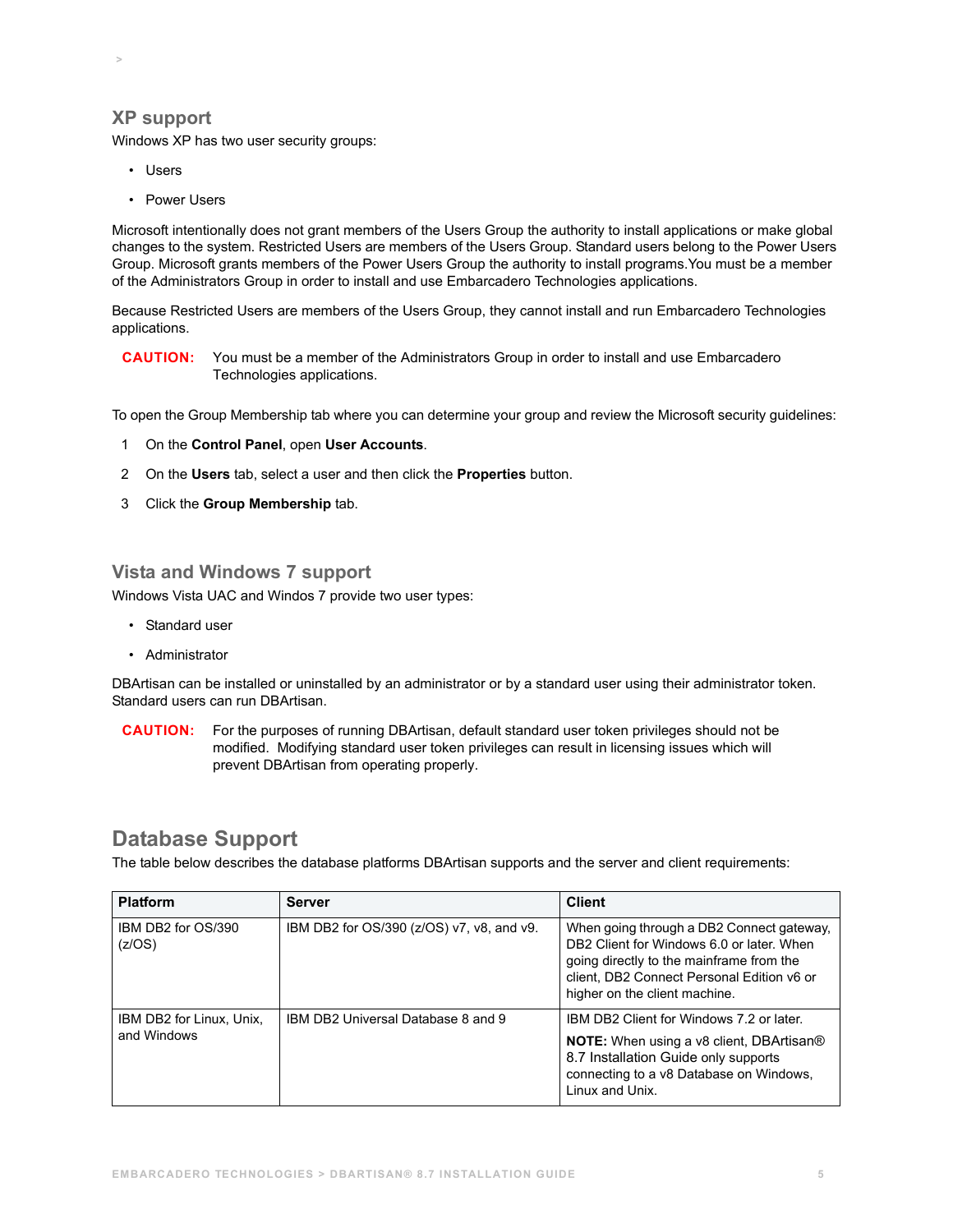| <b>Platform</b>      | <b>Server</b>                                                                                                                                                                                         | <b>Client</b>                       |
|----------------------|-------------------------------------------------------------------------------------------------------------------------------------------------------------------------------------------------------|-------------------------------------|
| Microsoft SQL Server | Microsoft SQL Server 2000, 2005, and 2008                                                                                                                                                             | Microsoft SQL Server Client Library |
|                      | <b>NOTE:</b> For SQL Server 2005 and 2008, only<br>object types like users, logins, roles, config<br>parameters, etc., are supported. We do NOT<br>support Microsoft .NET extensions at this<br>time. |                                     |
| <b>MySQL</b>         | MySQL 4.x. (DBArtisan is tolerant of 5.x but<br>does not support Stored Procedures,<br>Triggers, Views.)                                                                                              | MySQL ODBC driver 3.5.1 and above   |
| Oracle               | Oracle 8i, 9i, 10g, and 11g                                                                                                                                                                           | Oracle SQL*Net Client               |
| Sybase ASE           | Sybase System 12.5, Sybase 15                                                                                                                                                                         | Sybase Open Client                  |

### <span id="page-5-0"></span>**IBM DB2 for Z/OS stored procedure requirements**

When working against an IBM DB2 for z/OS data source, DBArtisan relies on the following stored procedures, provided as an optional installation step in setting up the DB2 subsystem:

• DSNWZP

 **>** 

- DSNUTILS
- ADMIN\_COMMAND\_DSN
- ADMIN\_COMMAND\_DB2

Prior to using DBArtisan against an IBM DB2 for z/OS data source, ensure that these components are installed on the server. See [http://publib.boulder.ibm.com/infocenter/dzichelp/v2r2/topic/com.ibm.db2.doc.inst/stpadd.htm#stpadd](http://publib.boulder.ibm.com/infocenter/dzichelp/v2r2/index.jsp?topic=/com.ibm.db2.doc.inst/stpadd.htm) for more information.

# <span id="page-5-3"></span><span id="page-5-1"></span>**Installing DBArtisan**

To install DBArtisan successfully, you must complete each panel of the [Installation Wizard.](#page-5-2) After the installation is complete, we recommend that you reboot your machine before using DBArtisan.

**CAUTION:** To install DBArtisan from the command line, you should be sure to manually uninstall all prior versions of DBArtisan.

### <span id="page-5-2"></span>**Installation Wizard**

The DBArtisan Installation Wizard installs all corresponding files on your machine. The panels presented by the wizard vary depending on whether you are upgrading or performing an initial installation. To proceed to the next panel of the wizard, click **Next**. To cancel the installation process at any time, click **Cancel**.

Use the following table as a guide to understanding the panels you may encounter when installing DBArtisan:

| Panel   | <b>Description</b>                |
|---------|-----------------------------------|
| Welcome | The start of the install process. |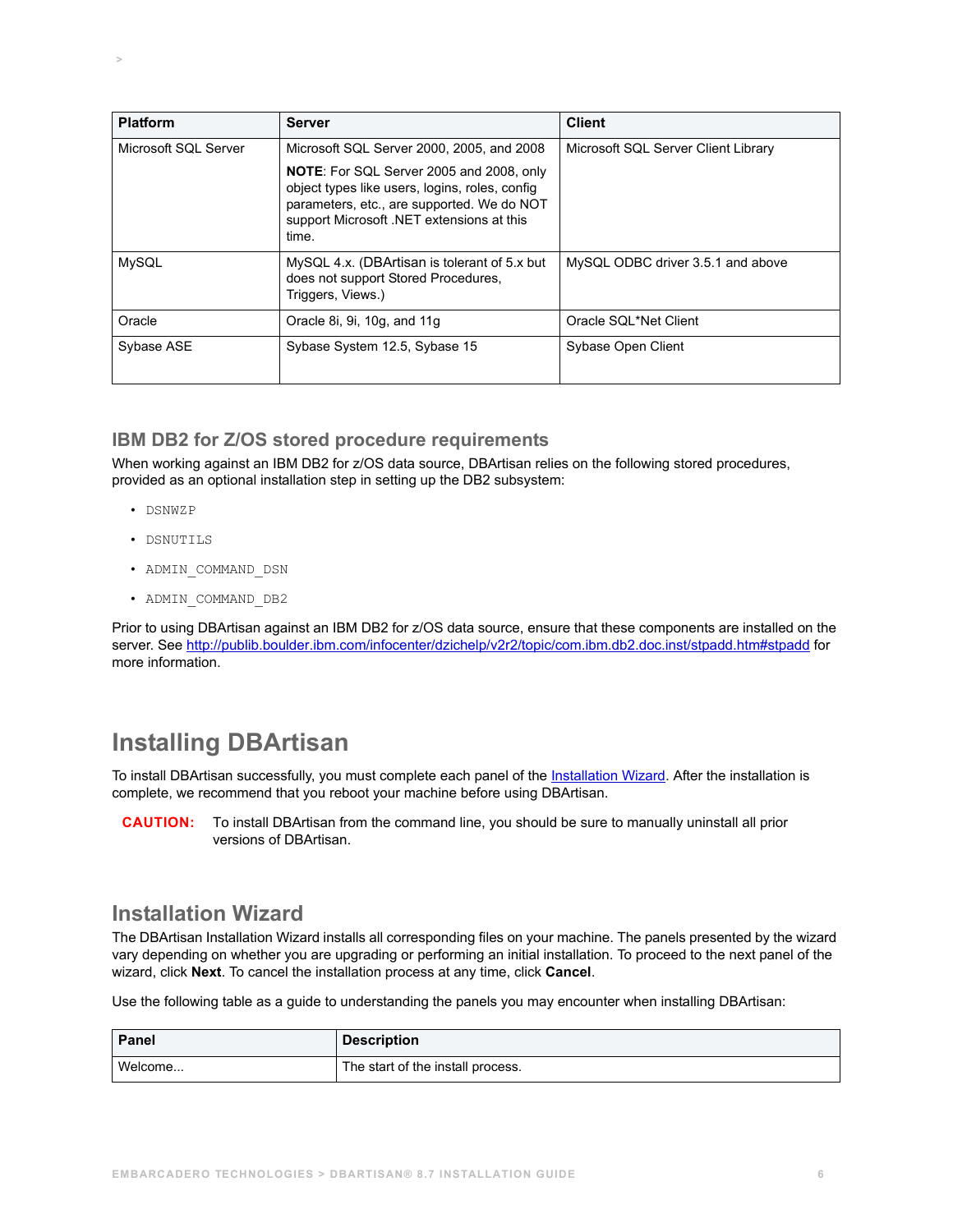| Panel                        | <b>Description</b>                                                                                                                                                                                                                                                                                           |
|------------------------------|--------------------------------------------------------------------------------------------------------------------------------------------------------------------------------------------------------------------------------------------------------------------------------------------------------------|
| License Agreement            | This panel of the Installation Wizard displays the license agreement. To continue the<br>installation, click I accept the terms in the license agreement. You cannot proceed<br>to the next step in the installation if the <b>I DO NOT accept the terms in the license</b><br>agreement option is selected. |
| <b>Destination Folder</b>    | Identify the folder where you want the program files to reside. The default directory<br>is C:\Program Files\Embarcadero\DBA870\.                                                                                                                                                                            |
| Start Menu                   | Lets you provide a Start menu group and optionally have an application icon created<br>on the desktop.                                                                                                                                                                                                       |
| <b>Associate Files</b>       | Specify whether you want files with extensions of sql or eqp to be associated with<br>the DBArtisan application.                                                                                                                                                                                             |
| Ready to install the program | Review your settings and click <b>Install</b> to continue the installation process.                                                                                                                                                                                                                          |
| Installing                   | Displays installation progress.                                                                                                                                                                                                                                                                              |
| Setup Complete               | Finishes the installation process.                                                                                                                                                                                                                                                                           |

# <span id="page-6-0"></span>**Licensing Your Application**

 $\,>$ 

Each Embarcadero client application requires one or more licenses in order to run. An Embarcadero product, such as DBArtisan or ER/Studio, has a baseline license which provides basic feature support for that product. In addition, incremental licenses may be required to support specific DBMS platforms, product add-ons, or other functions.

Three kinds of licenses are available: Trial, Workstation, and Networked.

- **Trial licenses:** A license for a 14-day, full-featured trial version of the product. The trial license must be registered before you can use the product.
- **Workstation licensing:** A license or set of licenses is tied to a particular workstation. The product can only be used on that workstation.
- **Networked licensing:** Networked licenses are administered and distributed by a central License Server (Embarcadero License Center or Acresso FLEXnet Publisher). There are two types of networked licenses: *Concurrent* and *Networked Named User*. With Concurrent licensing, users on different machines take turns using licenses from a shared pool. With Networked Named User licensing, licenses are pre-assigned to specific users setup on the license server's user list. Those users are guaranteed to have licenses available any time.

## <span id="page-6-1"></span>**Registering a Trial or Workstation License at Application Startup**

Shortly after downloading a trial version of an Embarcadero product, you should receive an email with a serial number, which you must register as follows. These instructions also apply if you have purchased a product and received a serial number prior to running the application for the first time, or if the trial period has expired.

- 1 Start the application. An **Embarcadero License Registration** dialog appears.
- 2 Copy the serial number from the email and paste it in the **Serial Number** field.
- 3 Enter your Embarcadero Developer Network account credentials in the **Login or Email** and **Password** fields. If you have not previously created an EDN account, or have forgotten your password, click **I need to create ...** or **I've lost my password**.
- 4 Click **Register**.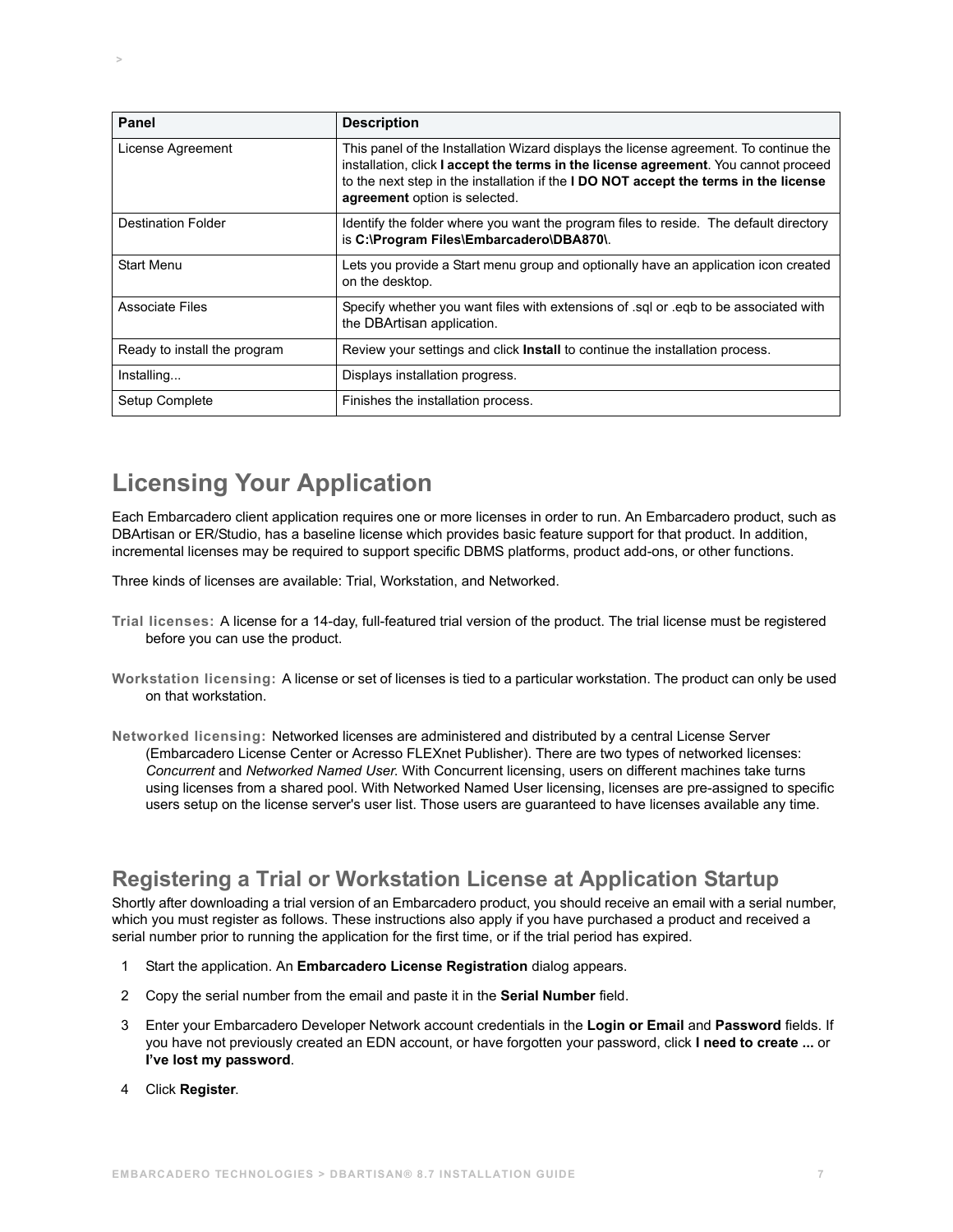Your activation file should be downloaded and installed automatically. If this does not happen, click the **Trouble Connecting? Try Web Registration** link and follow the prompts. If you still have problems, see [Registering by phone.](#page-7-0)

### **Registering a Workstation License after Application Startup**

The following instructions assume that you have received a workstation license by email and that you currently have a valid trial license. If you did not install a trial version or the trial period has expired, follow the instructions in [Registering a Trial or Workstation License at Application Startup](#page-6-1) instead.

- 1 On the Help menu select **About** and then on the dialog that opens, click **Manage** to open a license manager dialog.
- 2 On the **Serial** menu, select **Add Serial Number**.
- 3 Copy the serial number from the email and paste it in the **Add Serial Number** dialog, then click **OK**.
- 4 Right-click on the serial number you added, and then select **Register** from the context menu. A registration dialog opens.
	- **NOTE:** The **Registration Code** box shows a machine-specific identifier required with other registration methods.
- 5 Ensure that the **Register using Online Registration** radio box is selected.
- 6 Provide Developer Network credentials in the **Login name or Email** and **Password** boxes. If you have not previously created an EDN account, or have forgotten your password, click **I need to create ...** or **I've lost my password**.
- 7 Click **Register**.

 **>** 

8 If prompted to restart the application, click **Yes**.

Your activation file should be downloaded and installed automatically. If this does not happen, click the **Trouble Connecting? Try Web Registration** link and follow the prompts. If you still have problems, see [Registering by phone.](#page-7-0)

# <span id="page-7-0"></span>**Registering by Phone**

If you have problems with either of the above procedures, you can register licenses by phone. You will have to provide Developer Network credentials; the registration code displayed in the Embarcadero License Registration dialog that appears when you start an unlicensed application; the product base license serial number; and the license serial numbers for any additional features you have purchased.

For North America, Latin America and Asia Pacific, call (415) 834-3131 option 2 and then follow the prompts. The hours are Monday through Friday, 6:00 A.M. to 6:00 P.M. Pacific time.

For Europe, Africa and the Middle East, call +44 (0)1628-684 494. The hours are Monday to Friday, 9 A.M. to 5:30 P.M. U.K. time.

Shortly after phoning in, you will receive an email containing an activation file. Then do the following:

- 1 Save the file to the desktop or a scratch directory such as c:\temp.
- 1 On the Help menu select **About** and then on the dialog that opens, click **Register**. A registration dialog opens.
- 2 Select the **I have received an activation file (\*.slp or reg\*.txt)** radio box.
- 3 Click the **Browse** button and use the **Select License Activation File** dialog to locate and select the activation file you installed.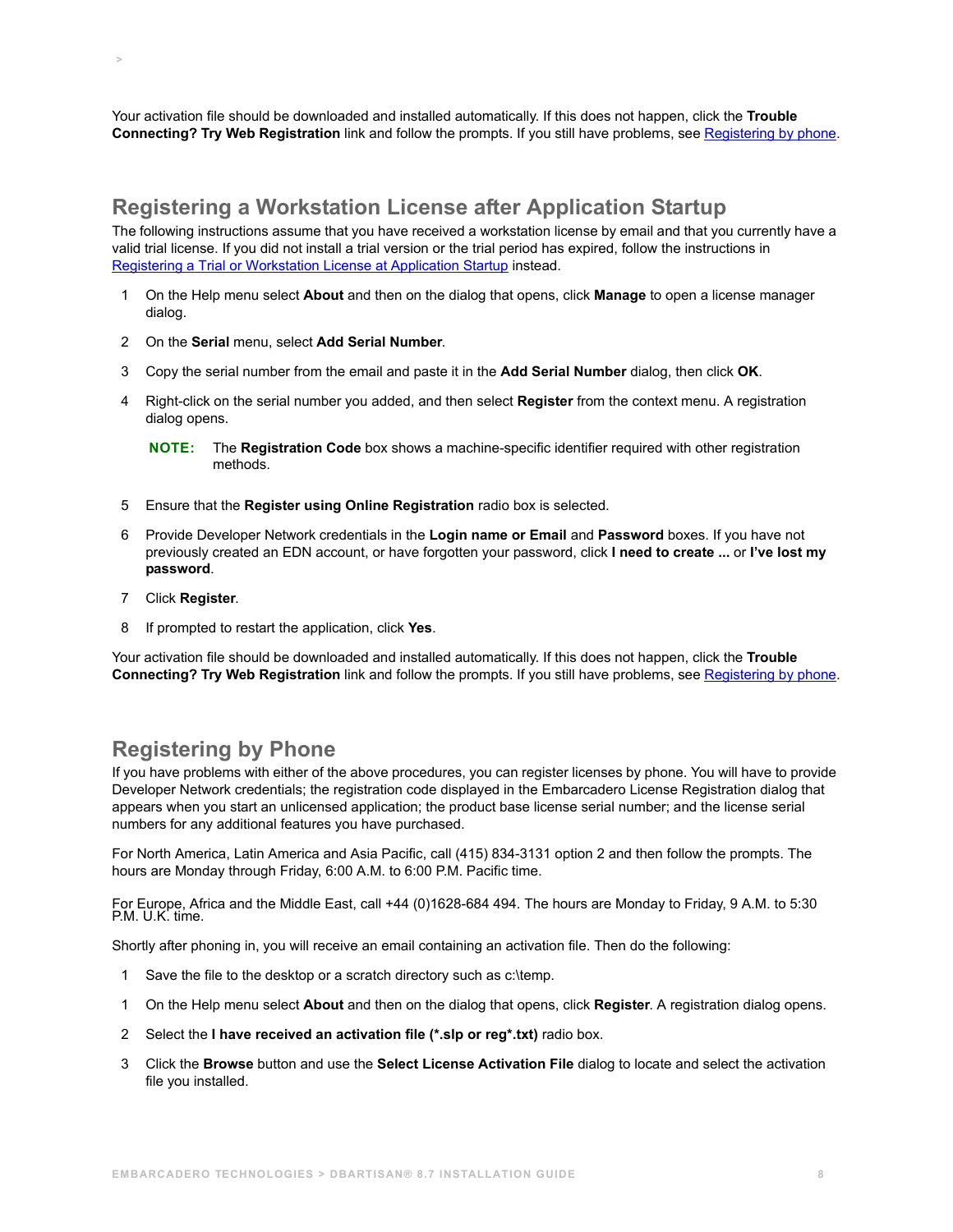- 4 Click the **Import** button to import the activation file and when complete, click the **Finish** button.
- 5 If prompted to restart the application, click **Yes**.

### **Registering a Networked License**

If you work in an organization using Networked licensing, an administrator, department head, or someone providing a similar function will provide you with an activation file.

Once you receive the file, save it to the license subfolder of your product's main installation folder (typically C:\Program Files\Embarcadero\<product><version>\license\), then restart the application.

<span id="page-8-0"></span>No additional steps are necessary.

 **>** 

## <span id="page-8-3"></span><span id="page-8-1"></span>**Additional Product Resources**

The Embarcadero Web site is an excellent source for additional product information, including white papers, articles, FAQs, discussion groups, and the Embarcadero Knowledge Base.

Go to [www.embarcadero.com/support](http://www.embarcadero.com/support/), or click any of the links below, to find:

- [Documentation](http://docs.embarcadero.com)
- [Online Demos](http://www.embarcadero.com/resources/demos)
- [Technical Papers](http://www.embarcadero.com/resources/technical-papers)
- <span id="page-8-4"></span>• [Developer Network](http://edn.embarcadero.com)

# <span id="page-8-2"></span>**Embarcadero Technologies Technical Support**

If you have a valid maintenance contract with Embarcadero Technologies, the Embarcadero Technical Support team is available to assist you with any problems you have with our applications. Our maintenance contract also entitles registered users of Embarcadero Technologies' products to download free software upgrades during the active contract period.

To save you time, Embarcadero Technologies maintains a knowledge base of commonly-encountered issues and hosts discussion forums that allow users to discuss their experiences using our products and any quirks they may have discovered. To search the knowledge base or participate in forums see our [Online Community.](http://etnaweb04.embarcadero.com/jive/index.jspa)

To speak directly with Embarcadero Technical Support, see [Contacting Embarcadero Technologies Technical](#page-9-0)  [Support,](#page-9-0) below.

**NOTE:** Evaluators receive free technical support for the term of their evaluation (14 days).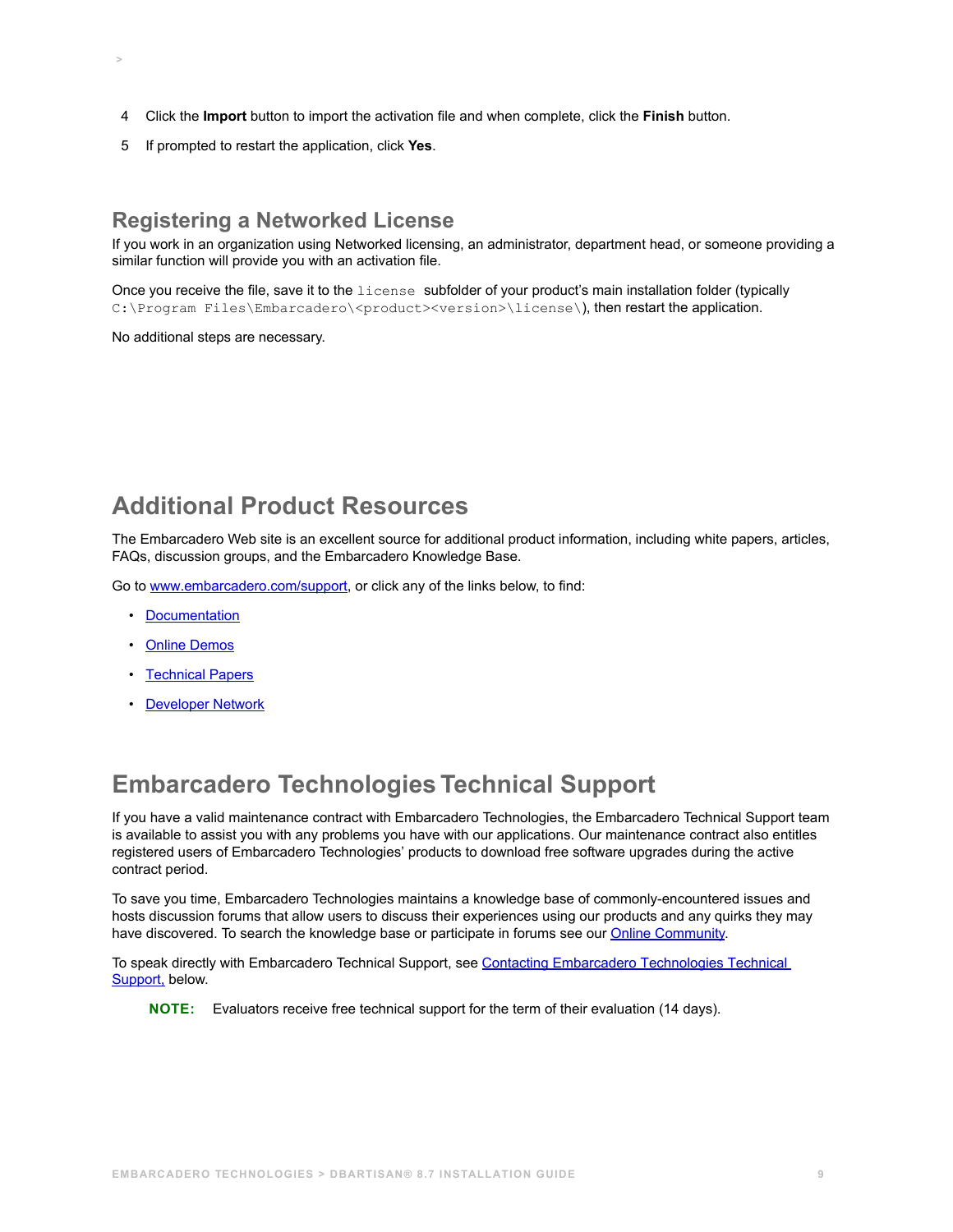# <span id="page-9-0"></span>**Contacting Embarcadero Technologies Technical Support**

When contacting Embarcadero Technologies Technical Support please provide the following to ensure swift and accurate service:

#### **Personal Information**

• Name

 **>** 

- Company name and address
- Telephone number
- Fax number
- Email address

#### **Product and System Information**

- Embarcadero product name and version number. This information is found under Help, About.
- Your client operation system and version number.
- Your database and version number.

#### **Problem Description**

A succinct but complete description of the problem is required. If you are contacting us by telephone, please have the above information, including any error messages, available so that an Embarcadero Technical Support Engineer can reproduce the error and clearly understand the problem.

There are three ways to contact Embarcadero's Technical Support department:

- Via the [Web](#page-9-1)
- Via [Phone](#page-9-2)
- Via **[Email](#page-10-0)**

#### <span id="page-9-1"></span>**Via the Web**

Embarcadero Technical Support provides an online form that lets you open a Support case via the Web. To access this form, go to [http://www.embarcadero.com/support/open\\_case.jsp.](http://www.embarcadero.com/support/open_case.jsp)

We normally acknowledge the receipt of every case on the same day, depending on the time of submission.

### <span id="page-9-2"></span>**Via Phone**

#### **United States**

Embarcadero Technologies Technical Support phone number is (415) 834-3131 option 2 and then follow the prompts. The hours are Monday through Friday, 6:00 A.M. to 6:00 P.M. Pacific time.

For licensing issues, including Product Unlock Codes, call (415) 834-3131 option 2 and then follow the prompts. The hours are Monday through Friday, 6:00 A.M. to 6:00 P.M. Pacific time.

The Embarcadero Technologies Technical Support fax number is (415) 495-4418.

#### **EMEA**

Embarcadero Technologies Technical Support phone number is +44 (0)1628 684 499. The hours are Monday to Friday, 9 A.M. to 5:30 P.M. U.K. time.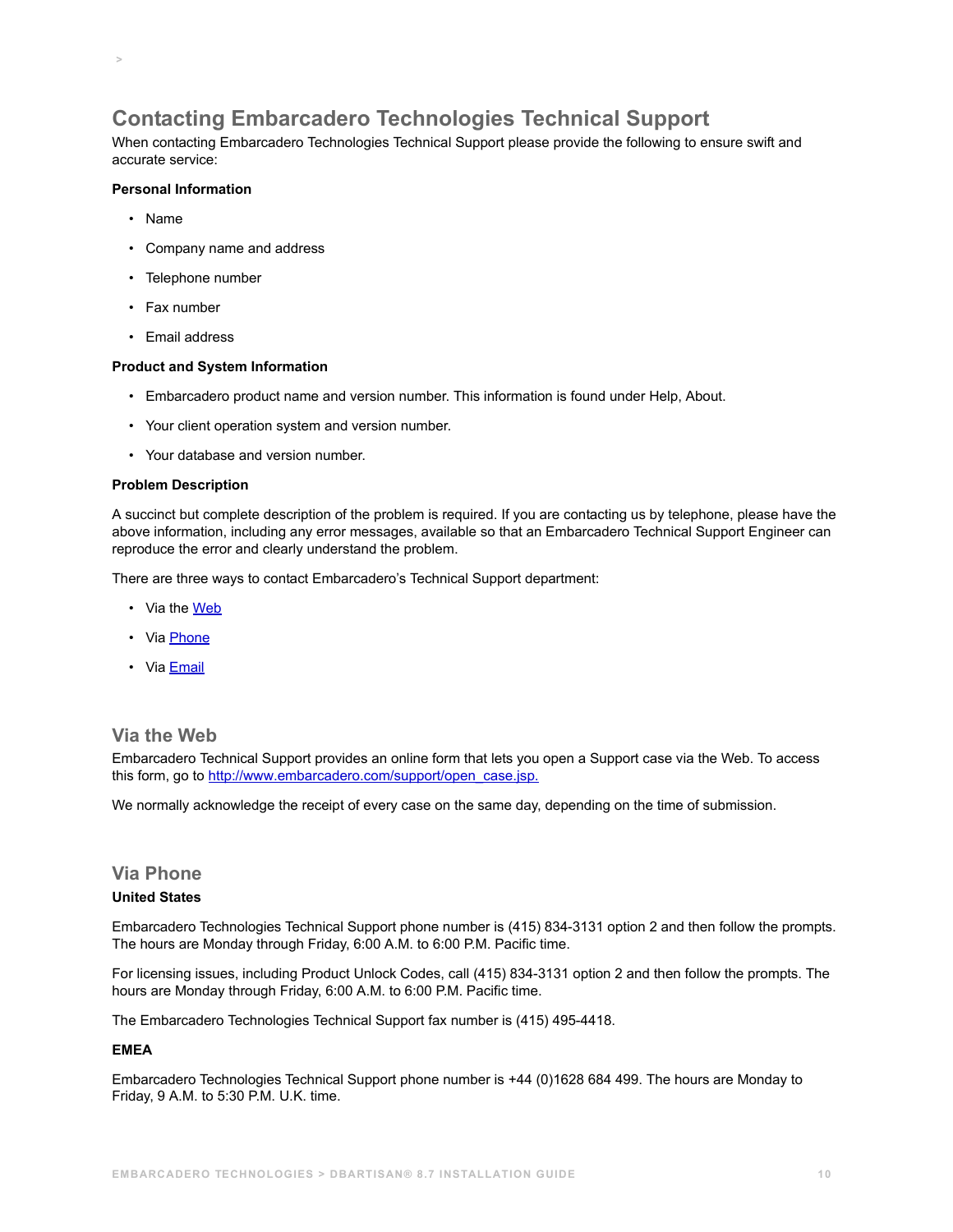For licensing issues, including Product Unlock Codes, call +44 (0)1628-684 494. The hours are Monday to Friday, 9 A.M. to 5:30 P.M. U.K. time

The Embarcadero Technologies Technical Support fax number is +44 (0)1628 684 401.

### <span id="page-10-0"></span>**Via Email**

 **>** 

#### **United States**

Depending on your needs, send your email to one of the following:

- [support@embarcadero.com](mailto:support@embarcadero.com?subject=Technical Support Request)  Get technical support for users and evaluators
- [upgrade@embarcadero.com](mailto:upgrade@embarcadero.com?subject=Upgrade Information Request)  Request upgrade information
- [key@embarcadero.com](mailto:key@embarcadero.com?subject=Key Request)  Request a product key
- [wish@embarcadero.com](mailto:wish@embarcadero.com?subject=Product Suggestion)  Make a suggestion about one of our products

#### **EMEA**

Depending on your needs, send your email to one of the following:

- [uk.support@embarcadero.com-](mailto:uk.support@embarcadero.com?subject=Technical Support Request) Get technical support for users and evaluators
- [uk.upgrade@embarcadero.com](mailto:uk.upgrade@embarcadero.com?subject=Upgrade Information Request)  Request upgrade information
- [uk.key@embarcadero.com](mailto:uk.key@embarcadero.com?subject=Key Request)  Request a product key
- [uk.wish@embarcadero.com](mailto:uk.wish@embarcadero.com?subject=Product Suggestion)  Make a suggestion about one of our products